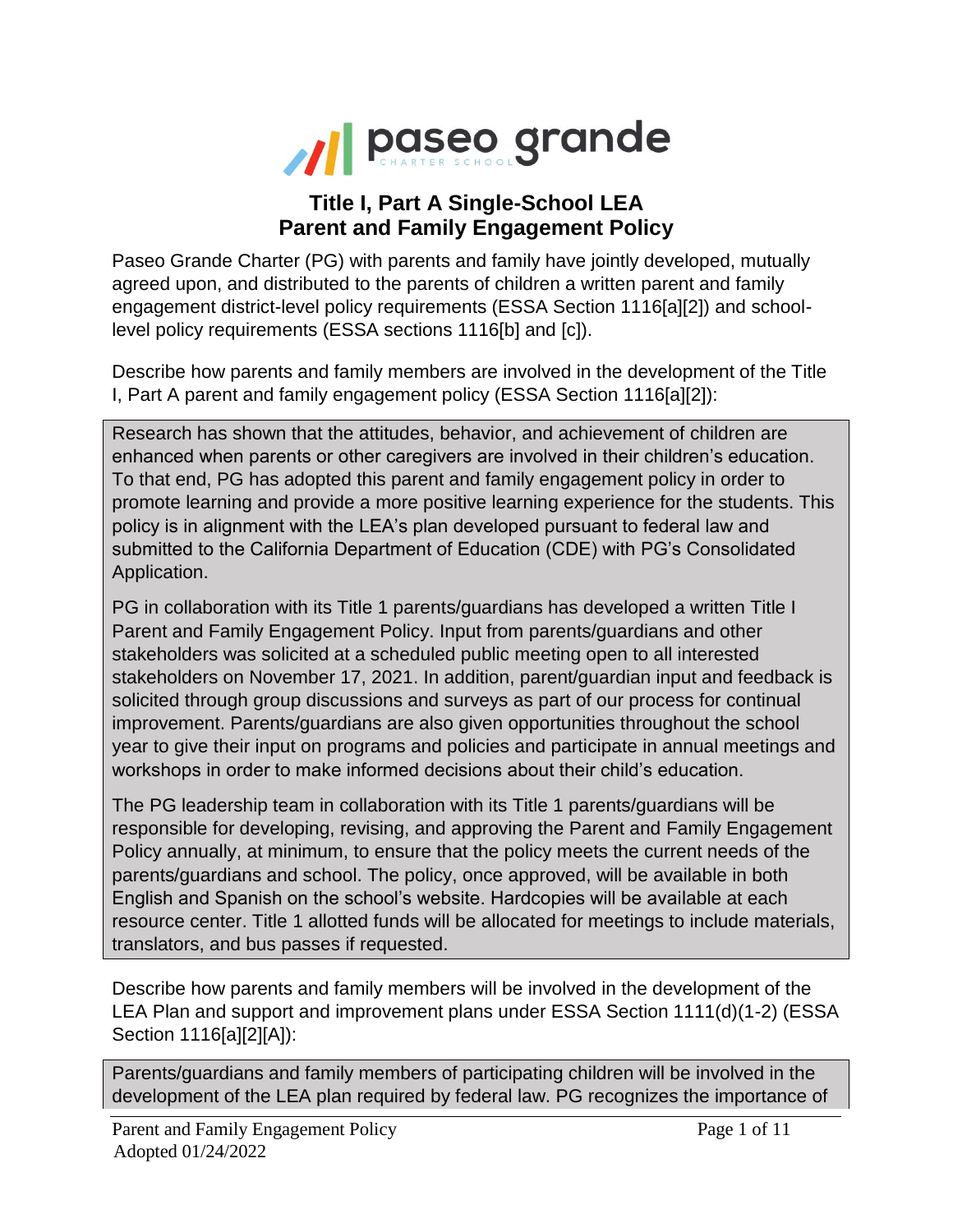a strong partnership between the school and parents/guardians. At PG, we value our parent/guardian input and understand the role our parents/guardians play in the academic success of our students and programs; therefore, we are committed to making all efforts to engage parents, guardians, and families in the learning and decision-making process of their student's education. Parents/guardians will receive newsletters, special event notifications, and are encouraged to meet with teachers and staff during Parent-Student-Teacher conferences at least two times a year. In addition, Charter School has a Parent Advisory Committee (PAC) and English Learner Advisory Committee (ELAC) that meets quarterly and provides parents/guardians an opportunity to provide input and feedback on programs and policies. Parents/guardians are also invited to participate in various Parent Education Nights, LCAP meetings, and other Title 1 specific scheduled events throughout the year.

School information and event notifications will be available in both English and Spanish, and all event notifications will be made available on the school's website.

Parent/Guardian Input Opportunities include:

- Title 1 Information Meetings
- **Scheduled PAC and ELAC Meetings**
- Student exit surveys
- Teacher–Parent conferences
- Annual LCAP development process and surveys

On an annual basis, PG will submit the LEA plan to the PAC for review and suggested changes before the plan is submitted to the CDE with the Consolidated Application. In addition, all parents/guardians of participating children will annually be invited to review the LEA plan and submit comments.

Describe how the LEA provides the coordination, technical assistance, and other support necessary to assist and build the capacity of all participating schools within the LEA in planning and implementing effective parent and family involvement activities to improve student academic achievement and school performance, and how this may include meaningful consultation with employers, business leaders, and philanthropic organizations, or individuals with expertise in effectively engaging parents and family members in education (ESSA Section 1116[a][2][B]):

PG will provide the coordination, technical assistance, and other support necessary to assist its centers and school leaders in planning and implementing effective parent and family engagement activities to improve student academic achievement and school performance in the following ways. The California Family and Parent Engagement Framework will continue to be utilized as a guiding model for meaningful involvement activities.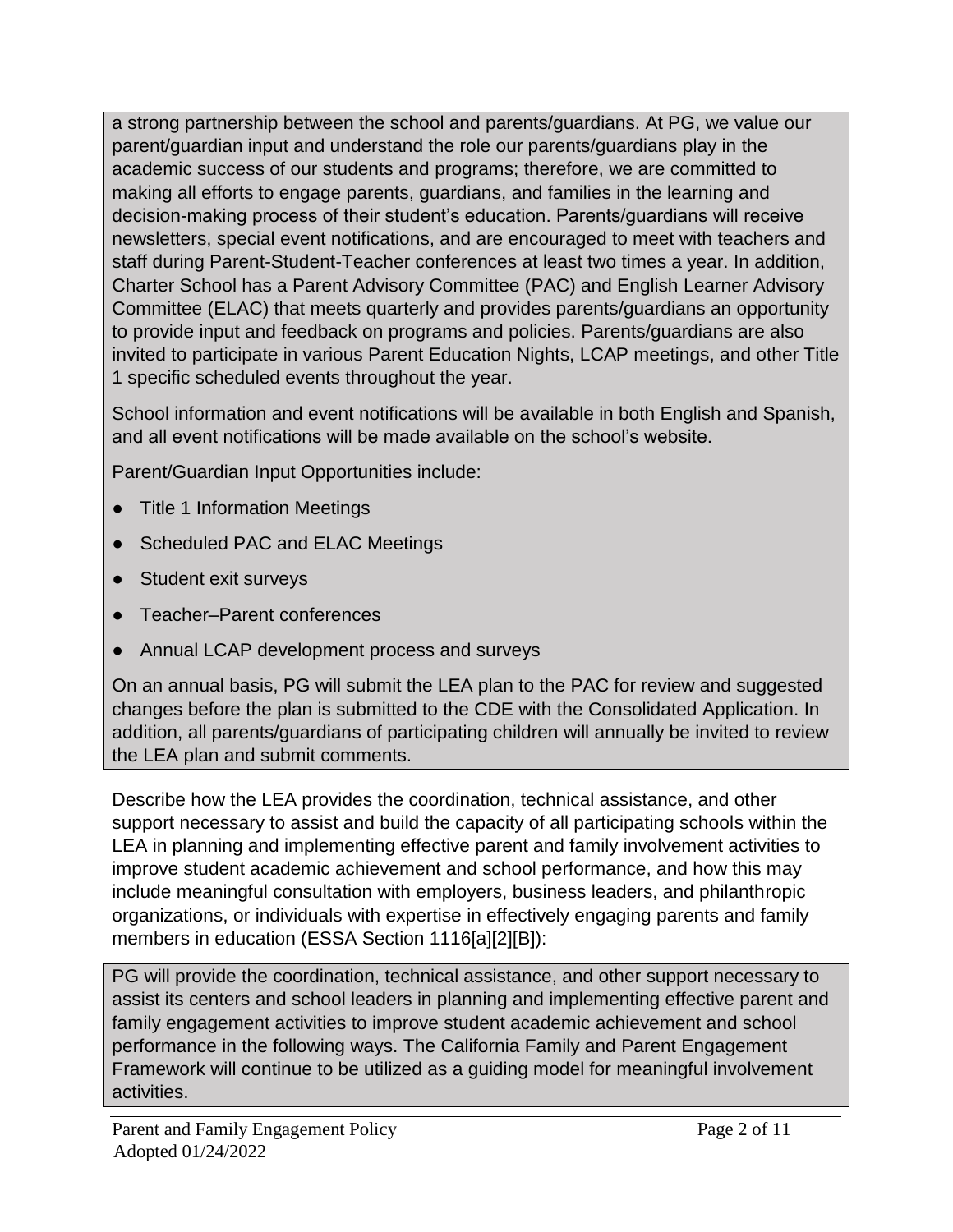PG will provide reasonably identified technical assistance to stakeholders for implementing effective parent and family engagement activities. The school may reserve 1% of the Title 1, part A funds to carry out and sustain parent and family engagement requirements with 90% of it allocated to supporting the implementation of the Parent and Family Engagement Policy (ESSA Section 1116(a)(3)(A)). The school has budgeted to sustain parent and family involvement. The school will distribute all funds not reserved for parent engagement to identified programs based on unduplicated pupil count.

Parent/Guardian Input Opportunities include:

- Teacher–Parent conferences and regular check in meetings with parents/guardians regarding student academic progress.
- Other scheduled program information sessions conducted throughout the year.

PG will develop the necessary technical assistance for planning and implementing effective parent involvement activities to improve student academic achievement and school performance. Methods to accomplish this may include building an internal team to train staff on effective parent and family engagement practices; PLCs developed around parent and family engagements based on parent/guardian input and parent/guardian survey data; or research articles used as references.

Describe how the LEA coordinates or integrates parent and family engagement strategies with other relevant federal, state, local laws, and programs (ESSA Section 1116[a[[2][C]):

PG shall, to the extent feasible and appropriate, coordinate and integrate parent involvement programs and activities with other federal, state, and local programs where applicable. Parent/guardian outreach and support events will be held that encourage and support parents/guardians in more fully participating in the education of their children.

PG will coordinate with its Title 1 parents/guardians annually in line with the identified needs outlined in the Local Control Accountability Plan (LCAP).

Parent/Guardian Input Opportunities include:

- Annual LCAP development process and surveys
- Scheduled PAC and ELAC Meetings
- Teacher–Parent conferences and regular check in meetings with parents/guardians regarding student academic progress

Describe how the LEA will conduct, with meaningful involvement of parents and family members, an annual evaluation of the content and effectiveness of this Policy on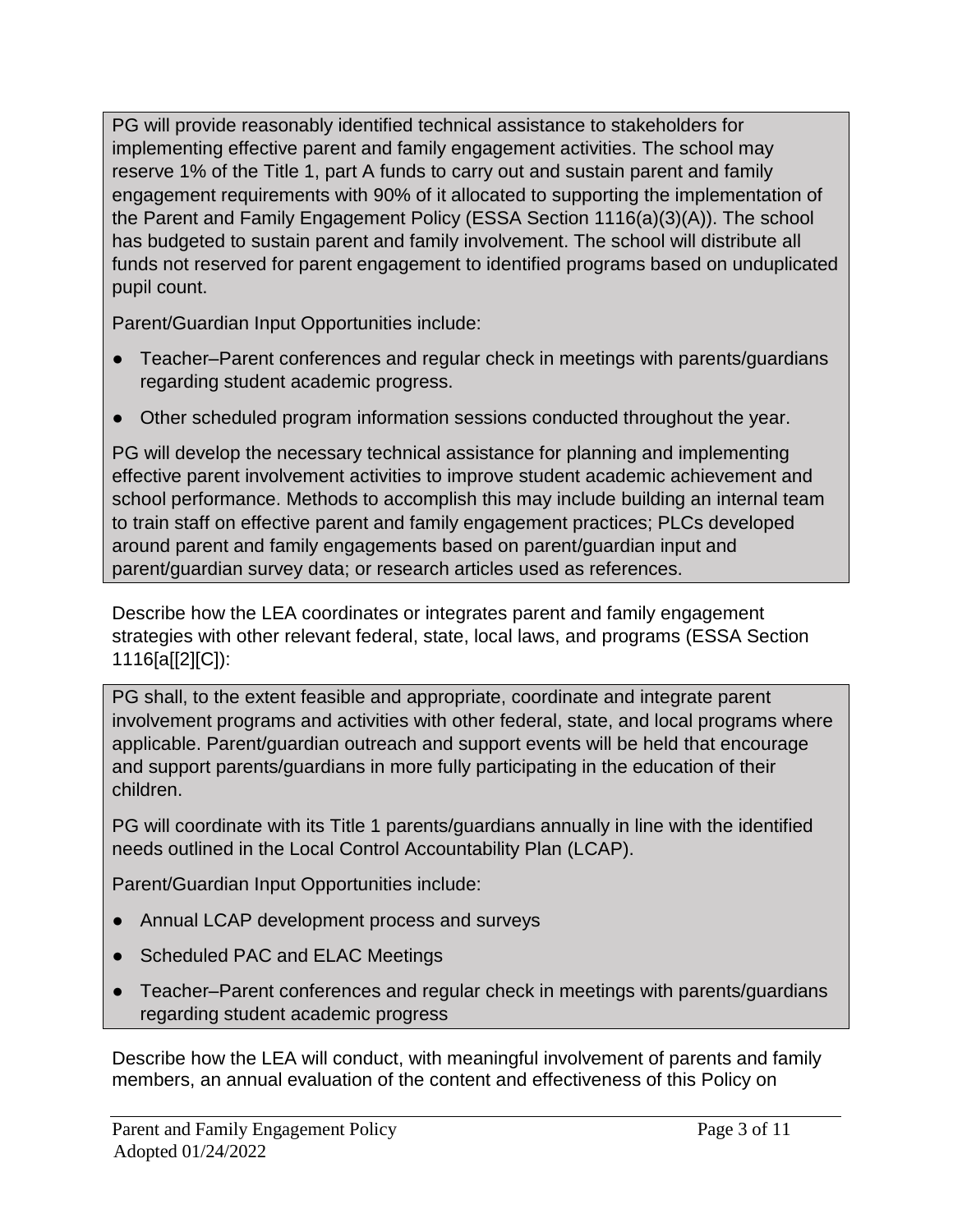improving academic quality of all schools served under Title I, Part A (ESSA Section 1116[a][2][D]):

PG's annual meeting for reviewing the Parent and Family Engagement Policy shall include an annual evaluation of the content and effectiveness of the Policy by utilizing student academic metrics and outcomes in determining its effectiveness on improving academic quality of all schools served under Title I, Part A (ESSA Section 1116[a][2][D] &1116[a][2][E]). These metrics shall include available state and local assessment data, LCAP goals and metrics results, relevant student participation data, and relevant survey results. In addition, the school parent groups review the State Indicator Priority #3 - Family and Parent Engagement and Dashboard results to help inform the effectiveness of the policy. The Title 1 Annual Meeting and a meeting to evaluate the effectiveness of the policy are integrated into our LCAP process for continual improvement.

Parent/Guardian Involvement Opportunities:

- Annual LCAP development process and surveys
- Information shared via the school website
- School publications

Describe how the LEA includes the following in the annual evaluation of the Title I, Part A parent and family engagement policy: identify barriers to greater participation by parents in activities authorized by this section (with particular attention to parents who are economically disadvantaged, are disabled, have limited English proficiency, have limited literacy, or are of any racial or ethnic minority background); identify the needs of parents and family members to assist with the learning of their children, including engaging with school personnel and teachers; and identify strategies to support successful school and family interactions (ESSA Section 1116[a][2][D][i-iii]):

PG, with the involvement of parents/guardians, shall conduct an annual evaluation of the content and effectiveness of this parent and family engagement policy in improving the academic quality of the school served under Title I, Part A, including identifying barriers to greater participation by parents/guardians in activities under federal law. Parents/guardians will be asked to complete a survey to identify the needs of parents/guardians to assist with the learning of their children. The annual evaluation will be done with the participation and consultation of the PAC and ELAC parents/guardians examining the school data and providing their valuable insight. In addition, the parent/guardian survey will be shared out with all parents/guardians of the school. PG will pay particular attention to parents/guardians who are economically disadvantaged, are disabled, have limited English proficiency, have limited literacy, or are of any racial or ethnic minority background.

PG will use the findings of such evaluation to design strategies for more effective parental involvement and to revise, if necessary, this parent and family engagement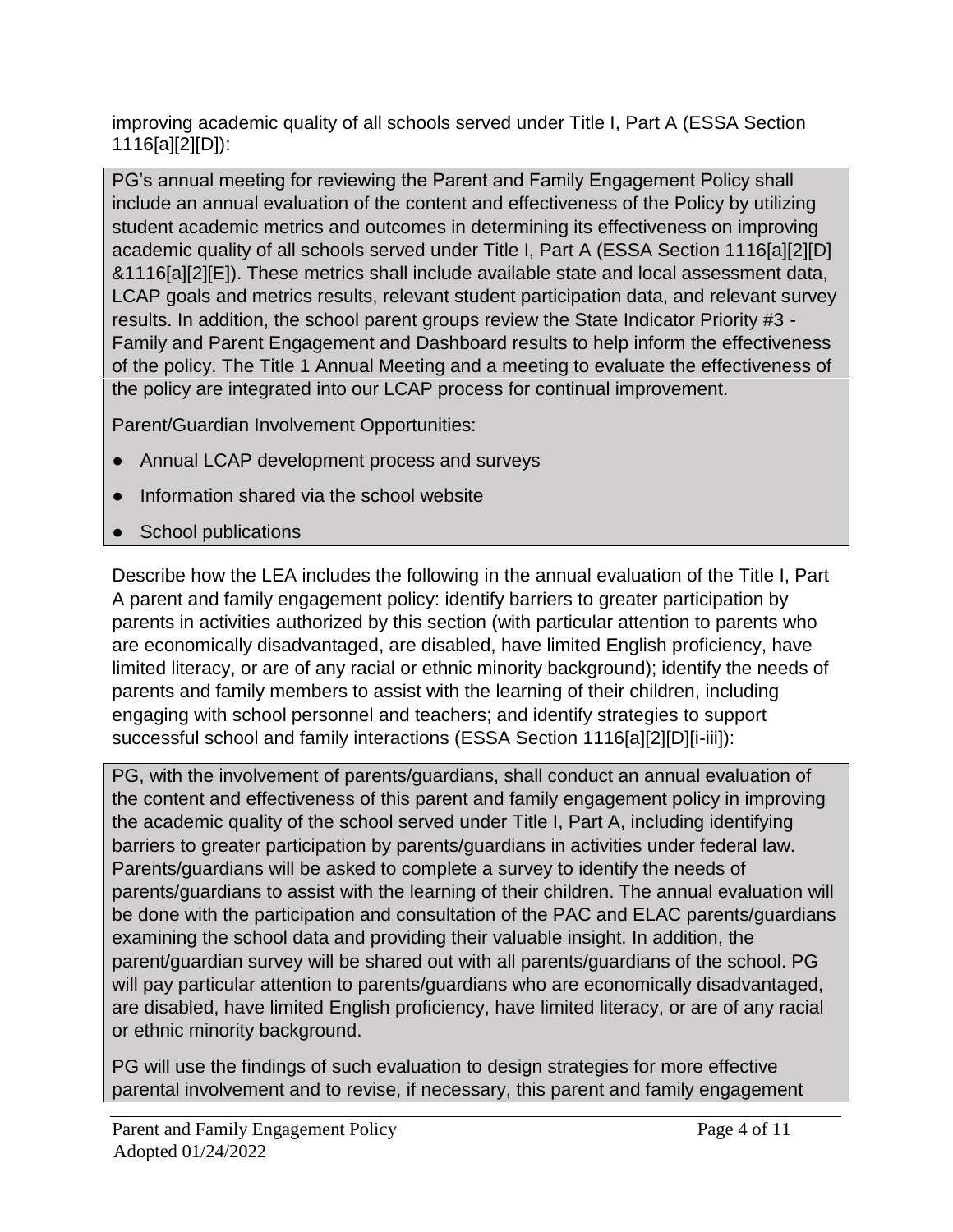policy. PG will develop, revise, and approve the Parent and Family Engagement Policy in a format and language that promotes meaningful engagement and is easy to understand. The policy will be reviewed and revised, if necessary, to ensure ease of use by all stakeholders. In addition, PG will provide parents/guardians with a variety of meeting formats and times throughout the school year to maximize participation. All materials will be translated in both English and Spanish, translators will be available, and bus passes will be provided upon request.

PG will provide parents/guardians with materials and support in understanding Common Core and Next Generation Science Standards, California Assessment of Student Performance and Progress (CAASPP) results, and Title 1, Part A, requirements. In addition, the school will provide parents/guardians with support on how to help their child with homework, monitor their child's progress, and how to effectively work with the school to help all students succeed. The California Family and Parent Engagement Framework will be used as a guide in determining effective strategies. PG will provide materials and training to help parents/guardians and families work with their children to improve their achievement, such as literacy training and using technology.

Describe how the LEA will use the findings of such evaluation ESSA Section 1116(a)(2)(D)(i-iii) to design evidence based strategies for more effective parental involvement and to revise, if necessary, the parent and family engagement policy (ESSA Section 1116[a][2][E]):

PG will use the findings of evaluation methods to design evidence-based strategies for more effective parental involvement and to revise, if necessary, the parent and family engagement policy.

To assist with the learning of their children, parents/guardians need to know how to: - Support their child's learning through strategies that are aligned with what teachers are using.

- Reinforce good study habits in the home by designating study/workspaces and solidifying independent work time to complete schoolwork.

Parents/guardians also need to know:

- What and how their children are learning on a consistent basis

- How to establish a partnership with a regular two-way communication between home and school

To support successful school and parent/guardian interactions, PG is committed to engaging parents/guardians through:

- The use of multiple methods of communication - flyers, phone calls, school websites, to promote participation

- Scheduled PAC and ELAC Meetings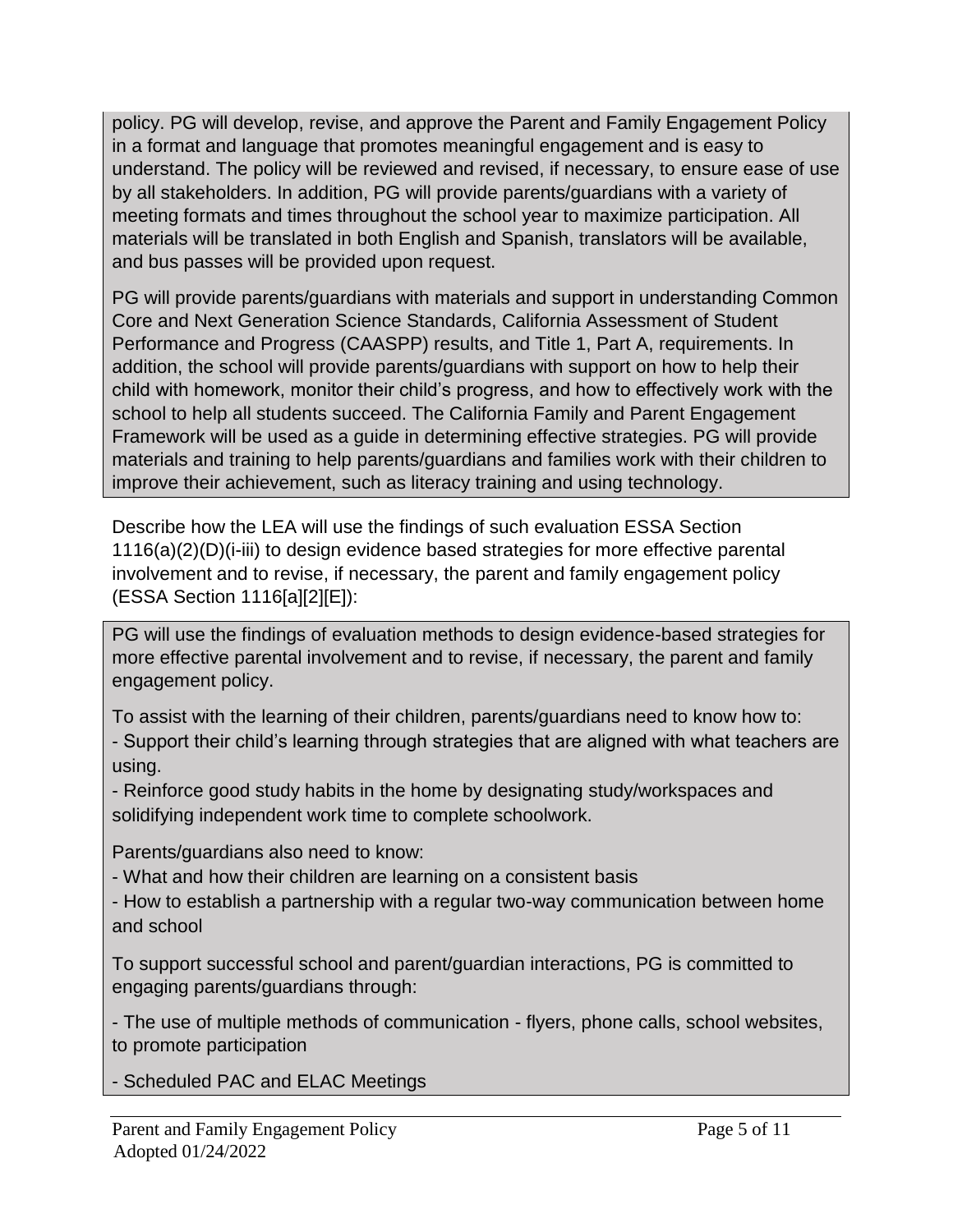- Annual parent/guardian surveys

- Information shared via the school website

- Enhancing the awareness and skills of teachers, administrators, and staff in reaching out to, communicating with, and working with parents/guardians as equal partners

- Parent education workshops provided by local community partners or agencies

PG will provide teachers, instructional support staff, principals, and other school leaders with professional development opportunities and training to assist them in utilizing effective communication and collaboration skills when working with parents/guardians and families with the common goal of improving academic quality for all students.

Describe how the LEA involves parents in the activities of the schools served under Title I, Part A, which may include establishing a parent advisory board comprised of a sufficient number and representative group of parents or family members served by the LEA to adequately represent the needs of the population served by the LEA for the purposes of developing, revising, and reviewing the parent and family engagement policy (ESSA Section 1116[a][2][F]):

PG has a PAC which is composed of a representative group of parents/guardians that is larger than the number of teachers, for purposes of developing, revising, and reviewing the parent and family engagement policy and conducting other school activities. The PAC includes ELAC parents/guardians, and parents/guardians of low income, foster youth, and special education students. Everyone is welcome to attend PAC meetings, as they are open to the public.

The school will provide regular communication through newsletters, professional development training and community interaction to promote the mission of the school which requires parental involvement in meeting the achievement needs of the student.

PG will coordinate and integrate the Parent and Family Engagement Policy with other applicable federal, state, and local programs, programs where applicable. Parent/guardian outreach and support events will be held that encourage and support parents/guardians in more fully participating in the education of their children.

Describe how parents and family members of participating children in Title I, Part A programs are involved in jointly developing, distributing to, a written school parent and family engagement policy, agreed upon by such parents for carrying out the requirements in ESSA Section 1116(c) through (f) (ESSA Section 1116[b][1]):

To involve parents/guardians and family members of PG in the development and agreement of this Policy, the following documents will be disseminated to parents/guardians for review and feedback through informational meetings (PAC; ELAC; Annual Title 1 Meeting):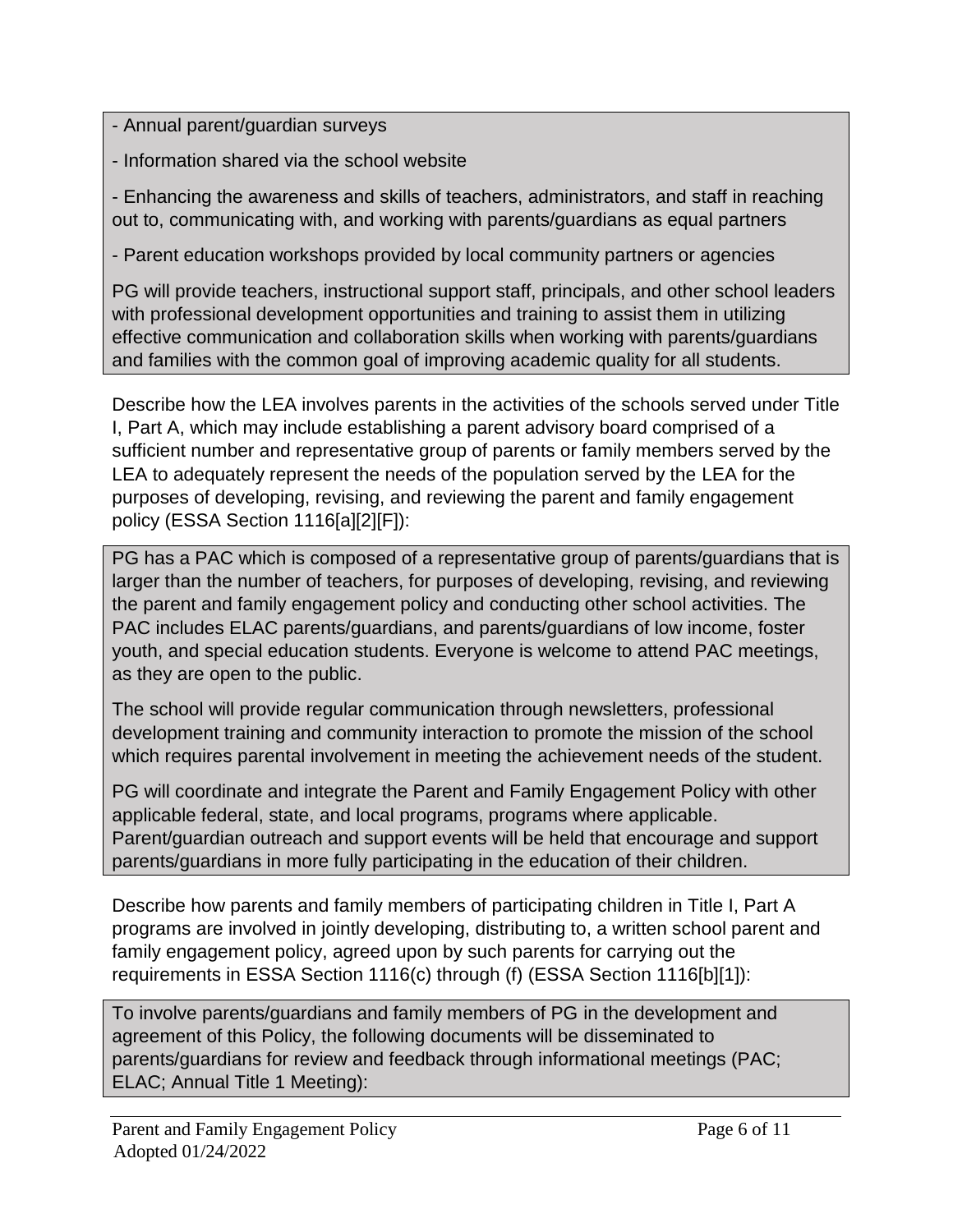- 1. Title 1, Part A Parent and Family Engagement Policy
- 2. School-Parent Compact
- 3. Parent Notices as they apply to the Title 1, Part A Non-Regulatory Guidance

Describe how parents and family members of participating children in Title I, Part A programs, may amend a parent and family engagement school policy that applies to all parents and family members, if necessary, to meet the requirements (ESSA Section 1116[b][2]):

Parents/guardians and family members of PG may propose amendments to the parent and family engagement school policy by providing input during informational meetings where the policy is being discussed. Members and attendees of the ELAC and PAC will discuss the input and make amendments to the policy as needed.

Describe how the LEA involved has a school district-level parent and family engagement policy that applies to all parents and family members in all schools served by the LEA, and how the LEA may amend that policy, if necessary to meet the requirements (ESSA Section 1116[b][3]):

PG is one school, and its policy applies to all parents/guardians, and students served by PG; and the LEA may amend the Policy, if necessary to meet the requirements.

PG will employ the following methods of communication with parents and family:

- The Title 1 Parent and Family Engagement Policy is provided in both English and Spanish.

- The Policy is distributed to parent/guardians who attend Title 1 Meetings, ELAC Meetings, PAC Meetings, and any other annual events

- The Policy is included in the Student Handbook.

- The Policy is included in the registration packet.

- The Policy is posted on the PG website.

Describe how parents and family members of children participating in Title I, Part A programs can, if they find that the plan under ESSA Section 1112 is not satisfactory to the parents and family members, and the LEA shall submit the parent comments with the plan when the LEA submits the plan to the State (ESSA Section 1116[b][4]):

If the plan is not satisfactory to the parents/guardians of participating children, PG will submit any comments from parents/guardians of participating children with the plan when it is submitted to the CDE.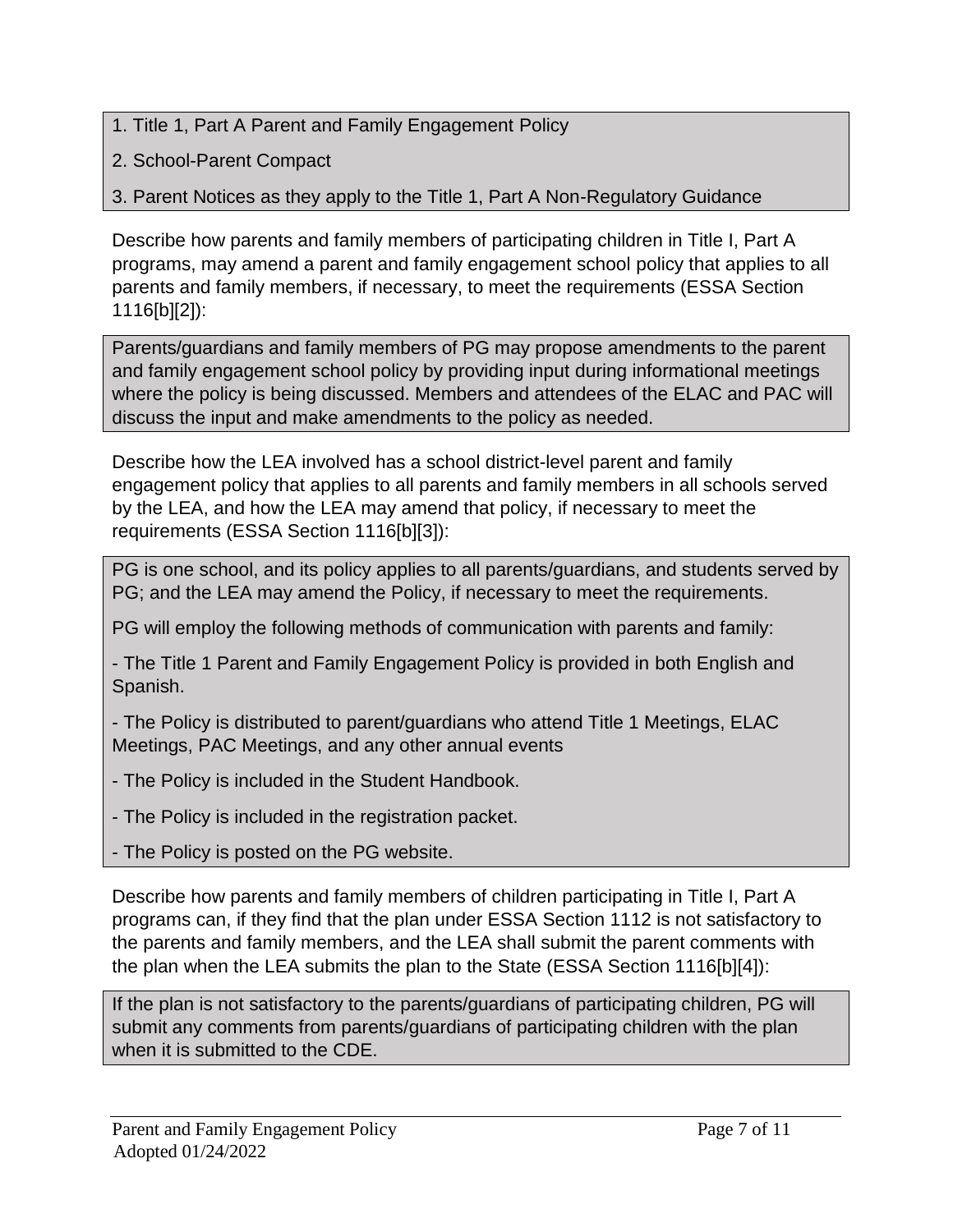Parents/guardians of PG are encouraged to give feedback and input on Title 1 Part A programs via:

- Title 1 Annual Meeting
- PAC Meetings
- ELAC Meetings
- School events
- Surveys
- School contact information provided on the school website

Describe how the school served by Title I, Part A funds holds an annual meeting, at a convenient time, to which all parents and family members of participating children shall be invited and encouraged to attend, to inform parents of their school's participation under Title I, Part A and to explain the requirements and the rights of the parents to be involved (ESSA Section 1116[c][1]):

PG shall convene an annual meeting to which all parents/guardians of children participating in Title I, Part A programs are invited and encouraged to attend. The PG will hold additional meetings to ensure the maximum parental participation, providing the same information, to be offered at flexible times, such as in the morning or evening.

The information provided at the meetings will inform parents/guardians of PG's receipt of Title I, Part A funds and the specific requirements of Title I, Part A. Additionally, parents/guardians shall be informed of their rights to be involved in Title I, Part A programs.

Describe the steps that the school takes to offer a flexible number of meetings, such as meetings in the morning, afternoon, evening or other ways and may provide, with funds provided under Title I, Part A, for transportation, childcare, or home visits, as such services relate to parental involvement (ESSA Section 1116[c][2]):

PG shall take the following steps to ensure maximum parent/guardian involvement:

- Emails, One-Calls, and L4L Connect notifications will be sent to the students and parents/guardians on multiple separate occasions.

- The agendas to the PAC and ELAC meetings will be posted to the school website and front office doors.

- Zoom or meeting weblinks will be posted on the meeting agendas.

- Parents/guardians will be notified that childcare and transportation is available to them free of charge.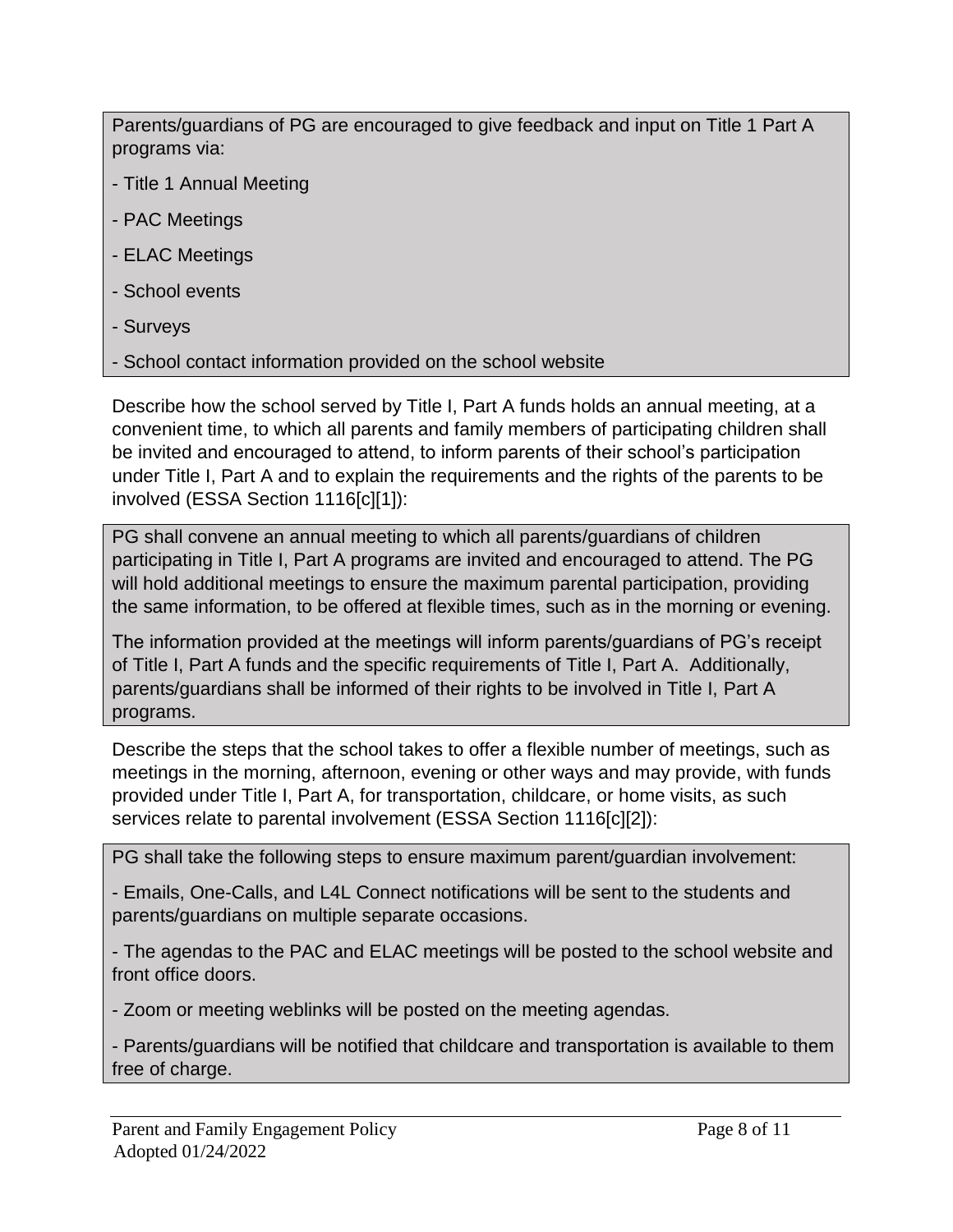- Parents/guardians will be given the option of meeting on-person or via Zoom for all meetings.

Describe how parents and family members of participating children are involved, and in an organized, ongoing, and timely way, in the planning, review, and improvement of programs under Title I, Part A, including the planning, review, and improvement of the school parent and family engagement policy and the joint development of schoolwide program plan under ESSA Section 1114(b), except that if a school has in place a process for involving parents in the joint planning and design of the school's programs, the school may use that process, if such process includes an adequate representation of parents of participating children (ESSA Section 1116[c][3]):

In order to involve parents/guardians in an organized, ongoing and timely way in the planning, review and improvement of Title I, Part A programs, the parent and family engagement policy, and the LCAP plan, PG will involve parents/guardians of participating students as follows:

- Annual LCAP development process and surveys
- Annual Title 1 meeting
- Scheduled PAC and ELAC Meetings
- Teacher–Parent conferences and regular check in meetings with parents/guardians regarding student academic progress.

PG will use these avenues to encourage participation and feedback from parents/guardians. School Administration will review and analyze parent/guardian feedback, including any necessary follow-up meetings, and incorporate updates following appropriate channels.

Describe how the school is providing parents and family members of participating children of Title I, Part A programs: timely information about programs under Title I, Part A; a description and explanation of the curriculum in use at the school, the forms of academic assessment used to measure student progress, and the achievement levels of the challenging State academic standards; and if requested by parents, opportunities for regular meetings to formulate suggestions and to participate, as appropriate, in decisions relating to the education of their children, and respond to any such suggestions as soon as practicably possible (ESSA Section 1116[c][4][A-C])

PG will send via mail, and/or place in orientation, and/or registration packets a notice to parents/guardians of participating children including, but not limited to, the following information:

-Information about Title I, Part A programs.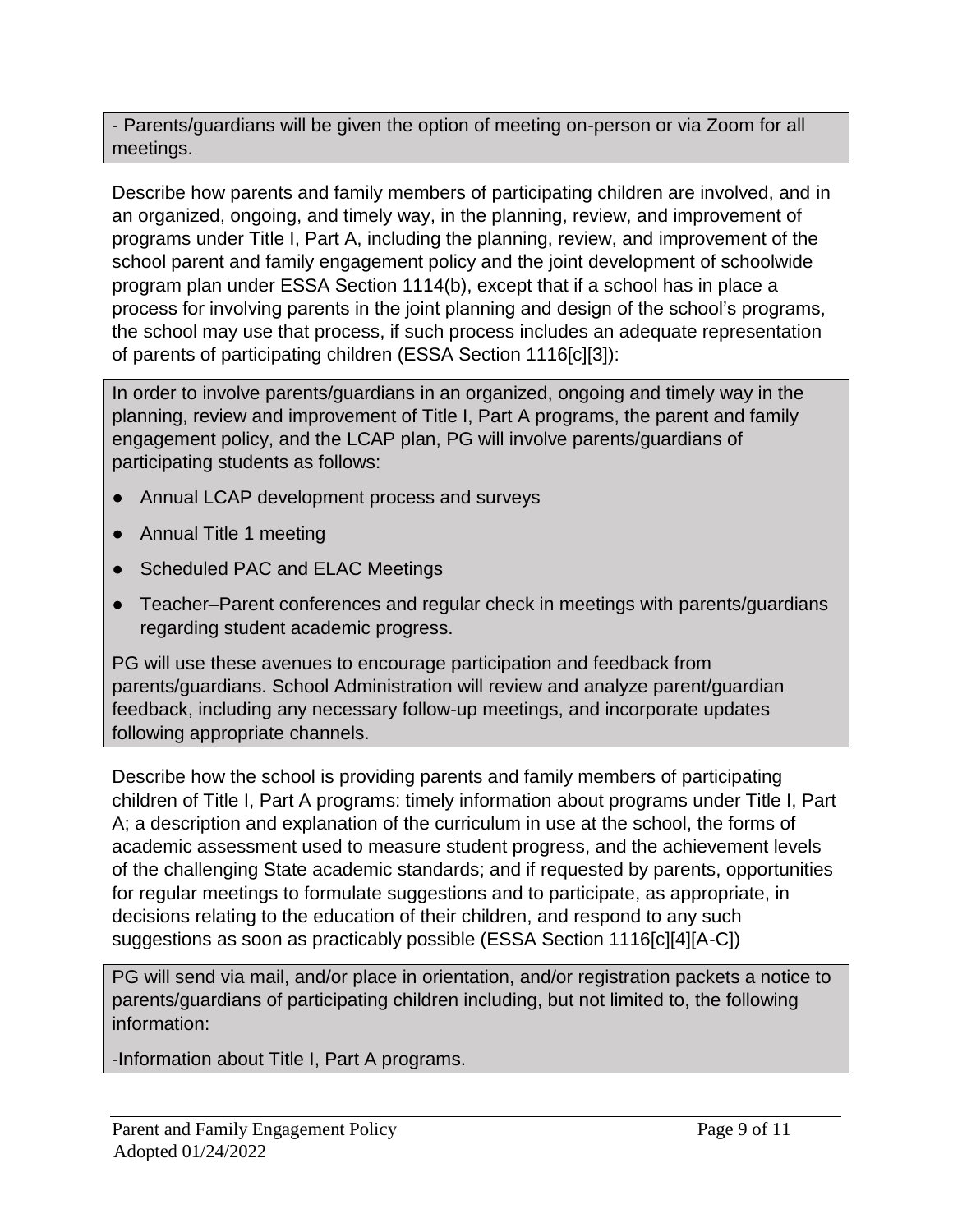-An explanation of the requirements of Title I, Part A programs via the annual notice along with the annual meeting.

- A description of the rights parents/guardians have for participation in Title I, Part A programs.

- A description (including timing of meetings, location, etc.) of how parents/guardians can participate in the planning, review and/or improvement of the parent engagement policy and the Title 1, Part A program.

- A description and explanation of the curriculum in use at PG, the forms of academic assessment used to measure student progress and the achievement levels of the challenging State academic standards.

- An invitation to attend the annual meeting and additional meetings, providing information about the purpose of the meetings and the dates and times.

- A copy of the most current Parent and Family Engagement Policy and a feedback form for parents/guardians to comment on its content.

**-** With this notice, PG will include a survey for parents/guardians to complete identifying whether they will require transportation, childcare, or home visits in order to participate in the parental involvement program of PG.

**-** If there is sufficient need for transportation or childcare at any of the parental involvement activities identified in this policy, PG may provide such services and notify the parents/guardians of such provided services.

**-** PG will post the information on its website, in addition to notifying parents/guardians of participating children.

Describe how the schoolwide program plan, ESSA Section 1114(b) is not satisfactory to the parents of participating children in Title I, Part A programs, submitting any parent comments on the plan when the school makes the plan available to the LEA (ESSA Section 1116[c][5]):

If the plan is not satisfactory to the parents/guardians of participating children, PG will submit any comments from parents/guardians of participating children with the plan when it is submitted to the CDE.